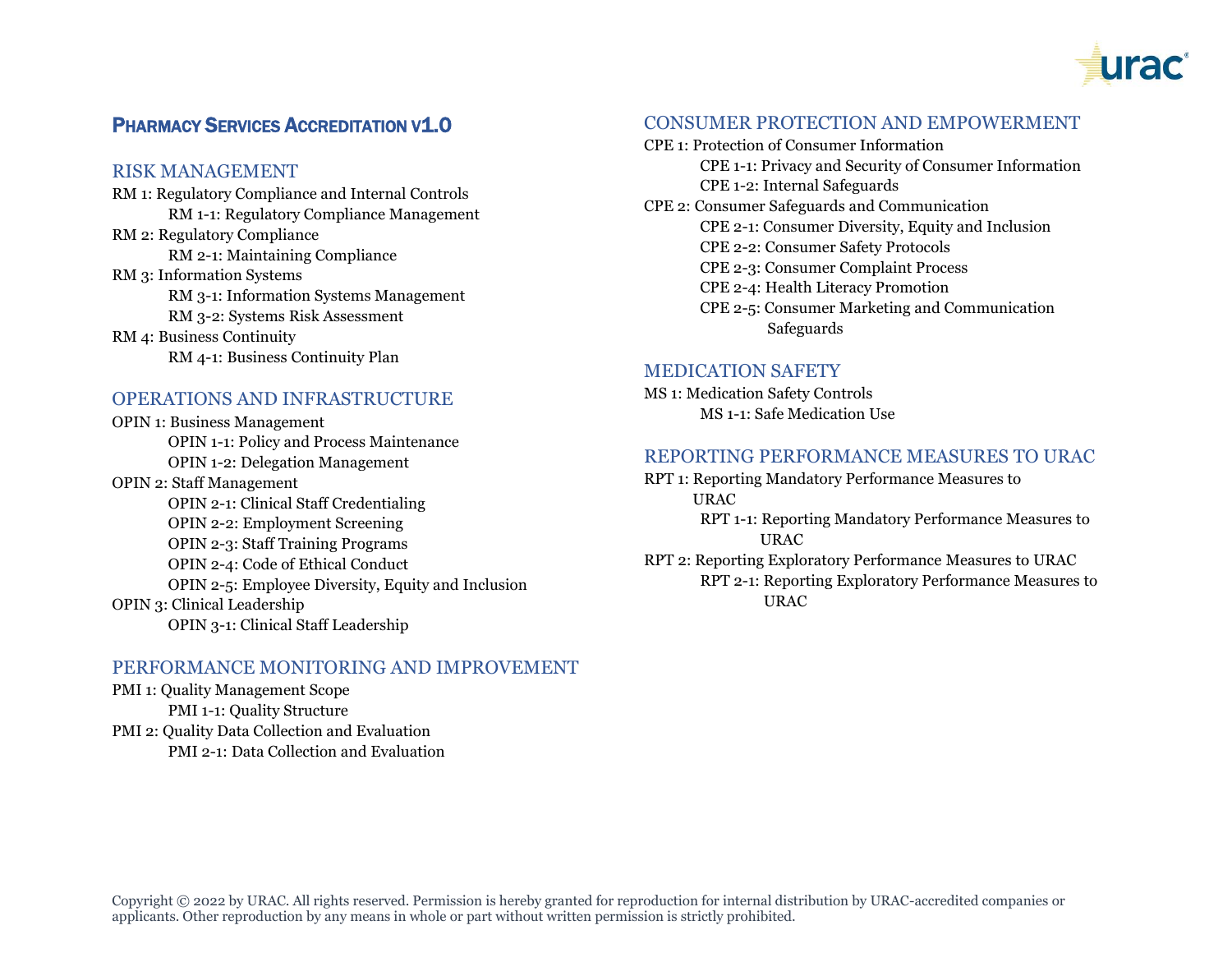

#### MODULE: VACCINE ADMINISTRATION PROGRAM

VAX 1: Vaccine Administration Program Development VAX 1-1: Structure and Oversight VAX 1-2: Scope VAX 1-3: Staff Assessment and Education VAX 2: Program Administration VAX 2-1: Patient Assessment VAX 2-2: Patient Education VAX 2-3: Post Administration Monitoring VAX 2-4: Documentation VAX 3: Coordination of Care VAX 3-1: Care Coordination VAX 3-2: Utilizing Registries VAX 4: Program Evaluation VAX 4-1: Performance Metrics VAX 4-2: Annual Evaluation

#### MODULE: POINT-OF-CARE TESTING PROGRAM

PCT 1: Point-of-Care Testing Program Development PCT 1-1: Structure and Oversight PCT 1-2: Scope PCT 1-3: Staff Assessment and Education PCT 2: Program Administration PCT 2-1: Patient Assessment PCT 2-2: Patient Education PCT 2-3: Patient Results PCT 2-4: Documentation PCT 3: Coordination of Care PCT 3-1: Care Coordination PCT 4: Program Evaluation PCT 4-1: Performance Metrics PCT 4-2: Annual Evaluation

## MODULE: DRUG THERAPY MANAGEMENT PROGRAM

DTM 1: Drug Therapy Management Program Development DTM 1-1: Structure and Oversight DTM 1-2: Program Review DTM 1-3: Scope DTM 1-4: Documentation DTM 2: Program Administration DTM 2-1: Risk Assessment DTM 2-2: Initial Clinical Assessments DTM 2-3: Follow-Up Plan DTM 2-4: Clinical Reassessments DTM 2-5: Patient Education DTM 3: Coordination of Care DTM 3-1: Care Coordination DTM 4: Program Evaluation DTM 4-1: Performance Metrics DTM 4-2: Annual Evaluation

## MODULE: COMMUNITY DISPENSING PROGRAM

CD 1: Pharmacy Operations CD 1-1: Scope of Services CD 1-2: System Requirements CD 2: Patient Onboarding and Prescription Intake CD 2-1: Prescription Intake CD 2-2: Verifying Eligibility CD 2-3: Manufacturer and FDA Requirements CD 3: Prescription Order Review and Dispensing CD 3-1: Prescription Order Review CD 3-2: Labeling and Packaging CD 3-3: Medication Verification